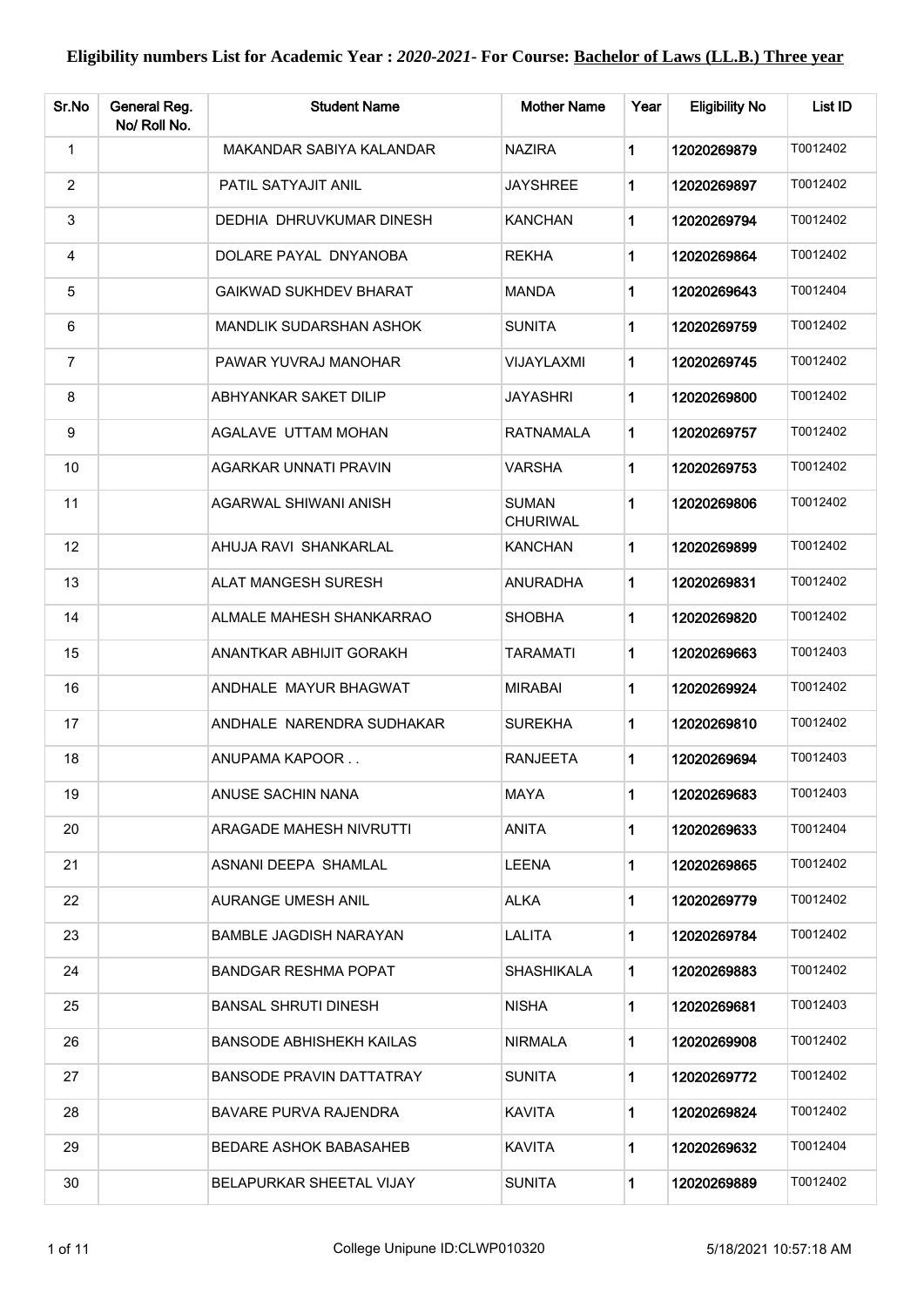| 31 | BETAL ACHAL RASHTRAPAL          | <b>AMRAPALI</b> | 1 | 12020269801 | T0012402 |
|----|---------------------------------|-----------------|---|-------------|----------|
| 32 | BHADAKUMBE YOGESH ASHOK         | ANITA           | 1 | 12020269670 | T0012403 |
| 33 | <b>BHANGE PRASAD SUNIL</b>      | <b>SARIKA</b>   | 1 | 12020269625 | T0012404 |
| 34 | <b>BHAVSAR KUNAL RAVINDRA</b>   | <b>NANDINI</b>  | 1 | 12020269790 | T0012402 |
| 35 | <b>BHAVSAR PIYUSH RAJENDRA</b>  | <b>ASHA</b>     | 1 | 12020269728 | T0012402 |
| 36 | <b>BHIDE TEJOMAY SHEKAR</b>     | <b>SANGEETA</b> | 1 | 12020269909 | T0012402 |
| 37 | <b>BHOITE KRANTI SHRIRANG</b>   | <b>KUMUDINI</b> | 1 | 12020269893 | T0012402 |
| 38 | <b>BHOSALE PRIYANKA GUNVANT</b> | RAJASHREE       | 1 | 12020269921 | T0012402 |
| 39 | BHOSALE RAJESH SHIVAJI          | CHHAYA          | 1 | 12020269813 | T0012402 |
| 40 | <b>BHOSALE SACHIN KISAN</b>     | SANGITA         | 1 | 12020269789 | T0012402 |
| 41 | <b>BHOSALE SHWETA SAMBHAJI</b>  | SUJATA          | 1 | 12020269888 | T0012402 |
| 42 | <b>BHOSALE SNEHA UTTAM</b>      | ASHA            | 1 | 12020269866 | T0012402 |
| 43 | BHUTE GAYATRI RAMDAS            | <b>REKHA</b>    | 1 | 12020269764 | T0012402 |
| 44 | <b>BIBWE RUCHIKA BHARAT</b>     | KAVITA          | 1 | 12020269708 | T0012405 |
| 45 | BOROLE CHANDAN SEVAKARAM        | YAMU            | 1 | 12020269798 | T0012402 |
| 46 | BORSE DARSHAN DNYANESHWAR       | MANGALA         | 1 | 12020269814 | T0012402 |
| 47 | CHANDAK OMKAR SUBHASH           | SHAILAJA        | 1 | 12020269896 | T0012402 |
| 48 | CHANDANSHIVE SHUBHAM BALU       | ANURADHA        | 1 | 12020269860 | T0012402 |
| 49 | CHAUDHARI HARSHADA ISHWAR       | PRATIBHA        | 1 | 12020269730 | T0012402 |
| 50 | CHAUDHARI MAHENDRA VISHWANATH   | <b>SONABAI</b>  | 1 | 12020269821 | T0012402 |
| 51 | CHAVAN DEEPAK HARISHCHANDRA     | <b>BEBI</b>     | 1 | 12020269795 | T0012402 |
| 52 | CHAVAN KRANTISINH DINKAR        | SUVARNA         | 1 | 12020269796 | T0012402 |
| 53 | CHAVAN SUHAS HANUMANT           | ASHA            | 1 | 12020269629 | T0012404 |
| 54 | CHAVAN VITTHAL PYARELAL         | KASABAI         | 1 | 12020269833 | T0012402 |
| 55 | CHOKHAT SHYAMSUNDER BABURAO     | MANIKARNIKA     | 1 | 12020269809 | T0012402 |
| 56 | CHOPADA PURVA RAJENDRA          | VARSHA          | 1 | 12020269698 | T0012403 |
| 57 | CHORMAGE PRAVINKUMAR PRAKASH    | VISHRANTI       | 1 | 12020269781 | T0012402 |
| 58 | DANGI SUPRIYA BHAVARLAL         | PRAMILA         | 1 | 12020269918 | T0012402 |
| 59 | DARADE LAKHAN RAJENDRA          | SAVITA          | 1 | 12020269675 | T0012403 |
| 60 | DAREKAR MONIKA KALURAM          | KANTA           | 1 | 12020269631 | T0012404 |
| 61 | <b>DESAI TEJAS PRAKASH</b>      | POONAM          | 1 | 12020269657 | T0012403 |
| 62 | DESHMUKH PRATHAMESH PRATAPRAO   | VIJAYA          | 1 | 12020269656 | T0012403 |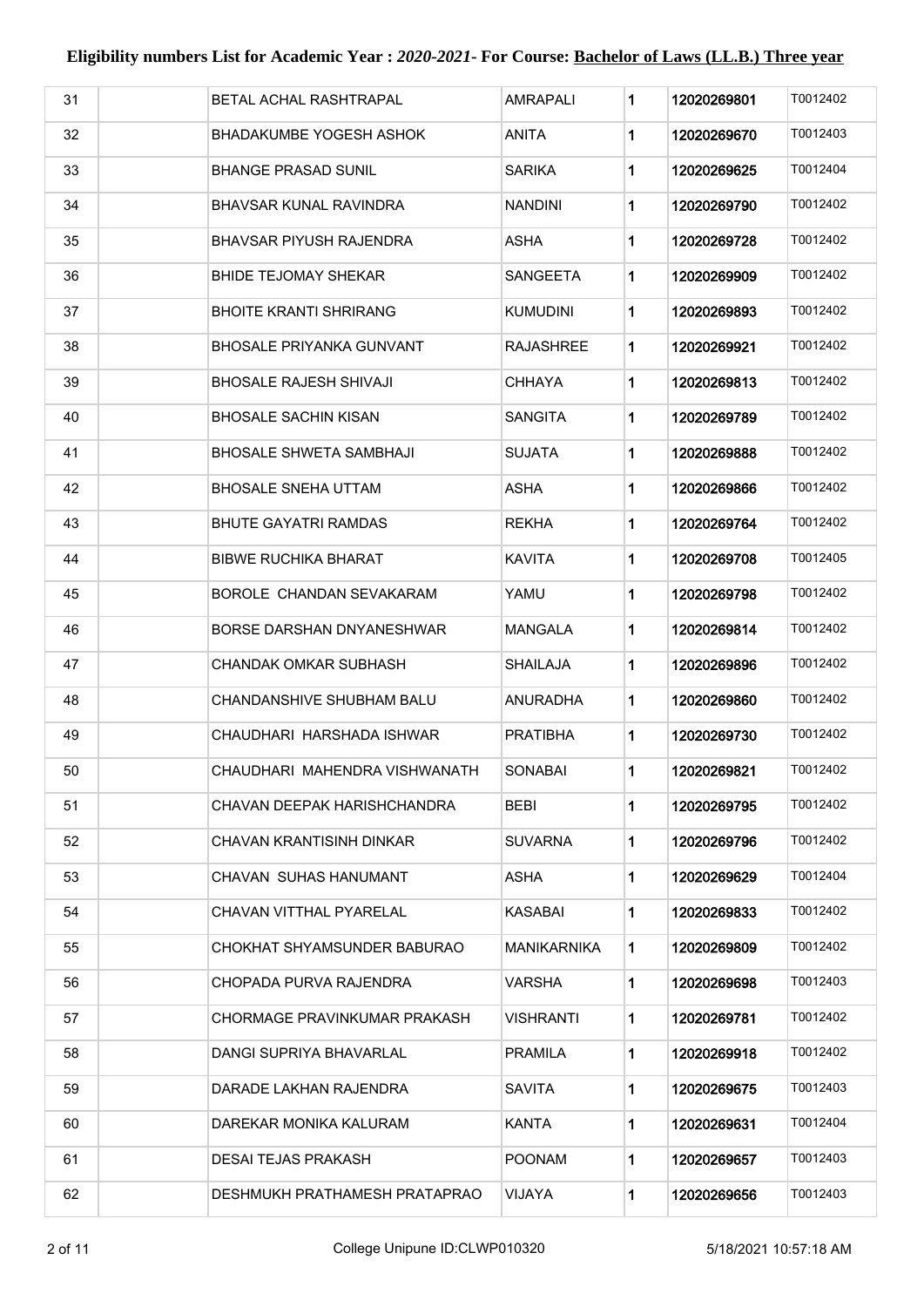| 63 | DESHPANDE POORVA MUKUND          | SUNANDA             | 1           | 12020269868 | T0012402 |
|----|----------------------------------|---------------------|-------------|-------------|----------|
| 64 | DESHPANDE PRASAD GANPAT          | PUSHPA              | 1           | 12020269704 | T0012405 |
| 65 | <b>DESHPANDE PRASHANT MUKUND</b> | LATA                | 1           | 12020269682 | T0012403 |
| 66 | DEVGIRIKAR OMKAR NARAYAN         | NIRMALA             | 1           | 12020269701 | T0012403 |
| 67 | DEVIKAR VISHAL GHANSHYAM         | VIMAL               | 1           | 12020269668 | T0012403 |
| 68 | DHAKATE ROHIT ARJUN              | SARIKA              | 1           | 12020269907 | T0012402 |
| 69 | DHAMANE SANKET CHANDRAKANT       | <b>NILIMA</b>       | 1           | 12020269834 | T0012402 |
| 70 | DHANGARE RUTUJA SANJAY           | <b>DEEPALI</b>      | 1           | 12020269920 | T0012402 |
| 71 | DHOKALE MONALI TUSHAR            | <b>KAVITA</b>       | 1           | 12020269686 | T0012403 |
| 72 | DHORKE SANDIP VILAS              | <b>SHOBHA</b>       | 1           | 12020269815 | T0012402 |
| 73 | DIXIT SHIVAM PUSHPENDRA          | KRANTI              | 1           | 12020269775 | T0012402 |
| 74 | DOLARE POONAM DNYANOBA           | REKHA               | 1           | 12020269851 | T0012402 |
| 75 | ERANDE SOURABH BHAUSAHEB         | JAYA                | 1           | 12020269787 | T0012402 |
| 76 | <b>FADATARE BHARAT SHRIMANT</b>  | MANJULA             | 1           | 12020269917 | T0012402 |
| 77 | <b>GADE ATUL CHHAGANRAO</b>      | MUKTABAI            | 1           | 12020269748 | T0012402 |
| 78 | <b>GADE NILESH BABURAO</b>       | <b>VIJIYA</b>       | 1           | 12020269901 | T0012402 |
| 79 | <b>GADE SACHIN PANDURANG</b>     | ASHABAI             | 1           | 12020269846 | T0012402 |
| 80 | GAIKWAD MAYUR NAMDEV             | MALAN               | 1           | 12020269780 | T0012402 |
| 81 | GAIKWAD SAMPADA DEEPAK           | SHOBHA              | 1           | 12020269822 | T0012402 |
| 82 | GAIKWAD VAISHNAVI RAJESH         | RANI                | 1           | 12020269859 | T0012402 |
| 83 | GAIKWAD VICKY SURESH             | <b>SUMEN</b>        | 1           | 12020269884 | T0012402 |
| 84 | <b>GALANDE DHANANJAY ASHOK</b>   | <b>NIRMALA</b>      | 1           | 12020269665 | T0012403 |
| 85 | GARIMA                           | <b>DIMPLE GOYAL</b> | $\mathbf 1$ | 12020269727 | T0012402 |
| 86 | GAWALI SONALI ANIL               | ANITA               | 1           | 12020269778 | T0012402 |
| 87 | <b>GHATGE VIREN SACHIA</b>       | <b>SNEHA</b>        | 1           | 12020269692 | T0012403 |
| 88 | <b>GHATKAR DEEPAK SOMNATH</b>    | MAHANANDA           | 1           | 12020269803 | T0012402 |
| 89 | <b>GIRI PRASHANT HIRAMAN</b>     | <b>SITABAI</b>      | 1           | 12020269766 | T0012402 |
| 90 | GOLE ASHISH KAILAS               | RANJANA             | 1           | 12020269733 | T0012402 |
| 91 | <b>GORE SHUBHAM UTTAM</b>        | <b>PUSHPA</b>       | 1           | 12020269849 | T0012402 |
| 92 | GOSAVI GANESH RAJENDRA           | <b>MEENA</b>        | 1           | 12020269695 | T0012403 |
| 93 | <b>GOTE SHUBHAM RAM</b>          | <b>RAJAMATI</b>     | 1           | 12020269672 | T0012403 |
| 94 | <b>HASBE RAKESH APPASAHEB</b>    | ASHA                | 1           | 12020269791 | T0012402 |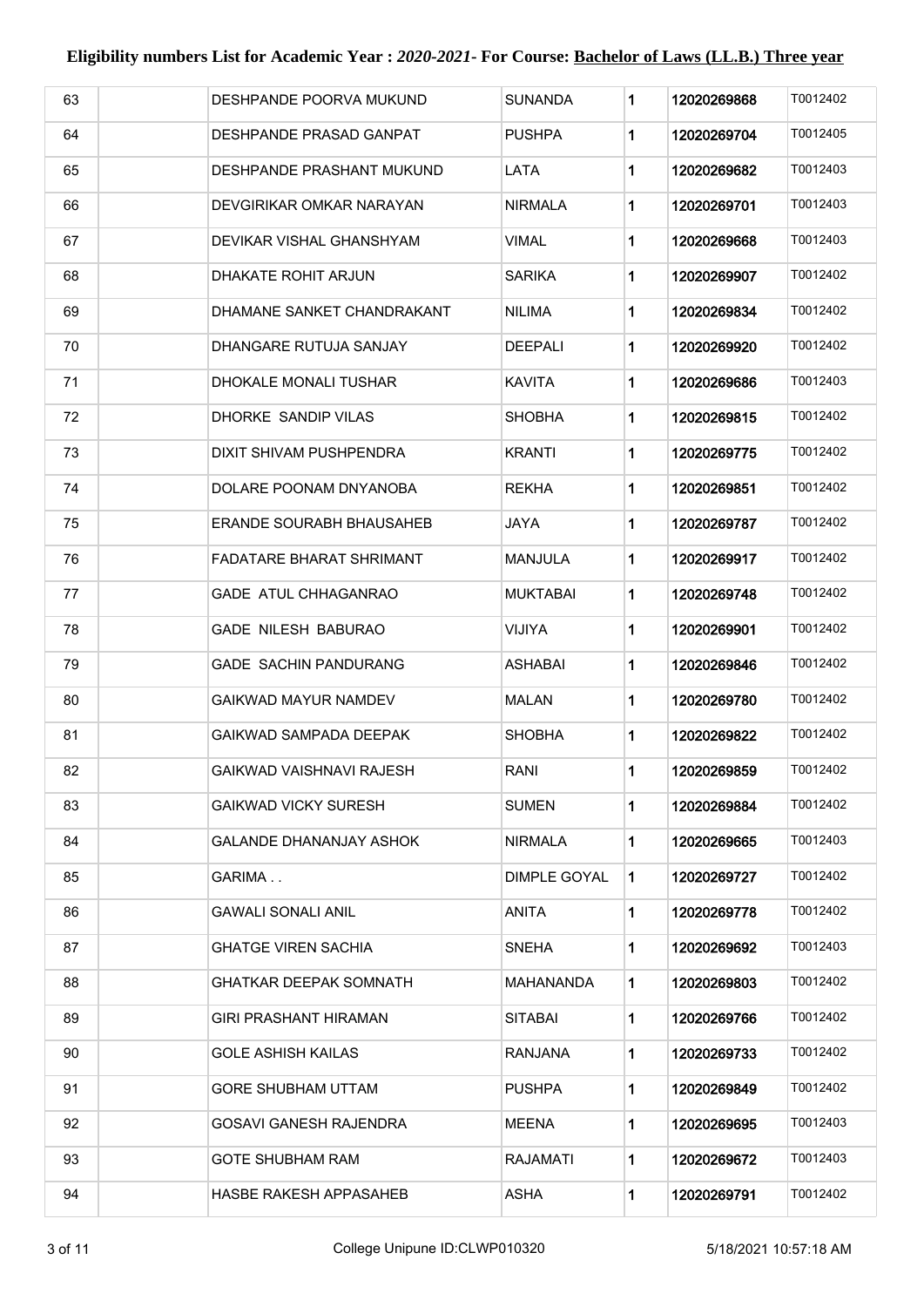| 95  |                           | HINGANE ADITYA VIGHNESH          | SWATI                    | 1 | 12020269731 | T0012402 |
|-----|---------------------------|----------------------------------|--------------------------|---|-------------|----------|
|     |                           |                                  |                          |   |             |          |
| 96  |                           | HIVARKAR AKSHAY SANJAY           | VANITA                   | 1 | 12020269768 | T0012402 |
| 97  | <b>HOLE PRITI SHIVAJI</b> |                                  | <b>ALKA</b>              | 1 | 12020269628 | T0012404 |
| 98  |                           | HOLKAR ANIKET DATTATRAY          | SHUBHANGI                | 1 | 12020269867 | T0012402 |
| 99  |                           | HOLKAR DATTATRAY MNANASO         | BABAI                    | 1 | 12020269705 | T0012405 |
| 100 |                           | INAMDAR SIKANDAR DASTGIR         | MAHERU                   | 1 | 12020269819 | T0012402 |
| 101 |                           | JADHAO SANDEEP VIJAY             | MEERA                    | 1 | 12020269774 | T0012402 |
| 102 |                           | JADHAV DIGVIJAY ANILKUMAR        | <b>CHANDRAPRAB</b><br>ΗA | 1 | 12020269715 | T0012402 |
| 103 |                           | JADHAV PRIYA AMBADAS             | <b>SANGITA</b>           | 1 | 12020269792 | T0012402 |
| 104 |                           | JADHAV UTKARSH PRAVIN            | NEELAM                   | 1 | 12020269696 | T0012403 |
| 105 |                           | JAGDALE ASHISH SADANAND          | <b>SUMITRA</b>           | 1 | 12020269635 | T0012404 |
| 106 |                           | JAGDISH ASHLESHA JIYAJI          | SANDHYA                  | 1 | 12020269903 | T0012402 |
| 107 |                           | <b>JARHAD RAMESHWAR VILAS</b>    | URMILA                   | 1 | 12020269802 | T0012402 |
| 108 | JETHE ANAND ARJUN         |                                  | CHHAYA                   | 1 | 12020269894 | T0012402 |
| 109 |                           | <b>JHANGIANI RICHA PARMANAND</b> | JASSI                    | 1 | 12020269758 | T0012402 |
| 110 |                           | JOSHI PRALHAD PRAKASH            | <b>KALA</b>              | 1 | 12020269765 | T0012402 |
| 111 |                           | JOSHI PRATHAMESH AJAY            | SUNITI                   | 1 | 12020269743 | T0012402 |
| 112 |                           | JOSHI SHUBHADA ASHISH            | <b>ARCHANA</b>           | 1 | 12020269805 | T0012402 |
| 113 |                           | KACHARE NIVAS CHANDRAKANT        | PRIYANKA                 | 1 | 12020269771 | T0012402 |
| 114 | KAD PALLAVI DHANRAJ       |                                  | SUMAN                    | 1 | 12020269902 | T0012402 |
| 115 |                           | KADAM GAJANAN VITTHALRAO         | ANUSAYA                  | 1 | 12020269622 | T0012404 |
| 116 | KADAM SUMIT PRASAD        |                                  | KOMAL                    | 1 | 12020269719 | T0012402 |
| 117 | KALE SRUSHTI SACHIN       |                                  | <b>SUPRIYA</b>           | 1 | 12020269845 | T0012402 |
| 118 |                           | KALE SUCHITA DATTATRAY           | VANDANA                  | 1 | 12020269913 | T0012402 |
| 119 |                           | KALE VINAYAK VISHWANATH          | PUSHPA                   | 1 | 12020269711 | T0012402 |
| 120 |                           | KAMBLE JAYANT PANDURANG          | RUKMINI                  | 1 | 12020269750 | T0012402 |
| 121 | KAMBLE MAYUR MOHAN        |                                  | <b>UJWALA</b>            | 1 | 12020269891 | T0012402 |
| 122 |                           | KAMBLE PRADNYA SHIVRAM           | SUNITA                   | 1 | 12020269749 | T0012402 |
| 123 |                           | KAMBLE SHARAD BHAGWAN            | GANGUBAI                 | 1 | 12020269662 | T0012403 |
| 124 |                           | KAMBLE TEJAS SHRIDHAR            | SAVITA                   | 1 | 12020269710 | T0012402 |
| 125 |                           | KAMTHE SAMRUDDHI JAGGANTH        | DIPALI                   | 1 | 12020269678 | T0012403 |
| 126 |                           | KANADE DINKAR BHAGWANTRAO        | TARABAI                  | 1 | 12020269688 | T0012403 |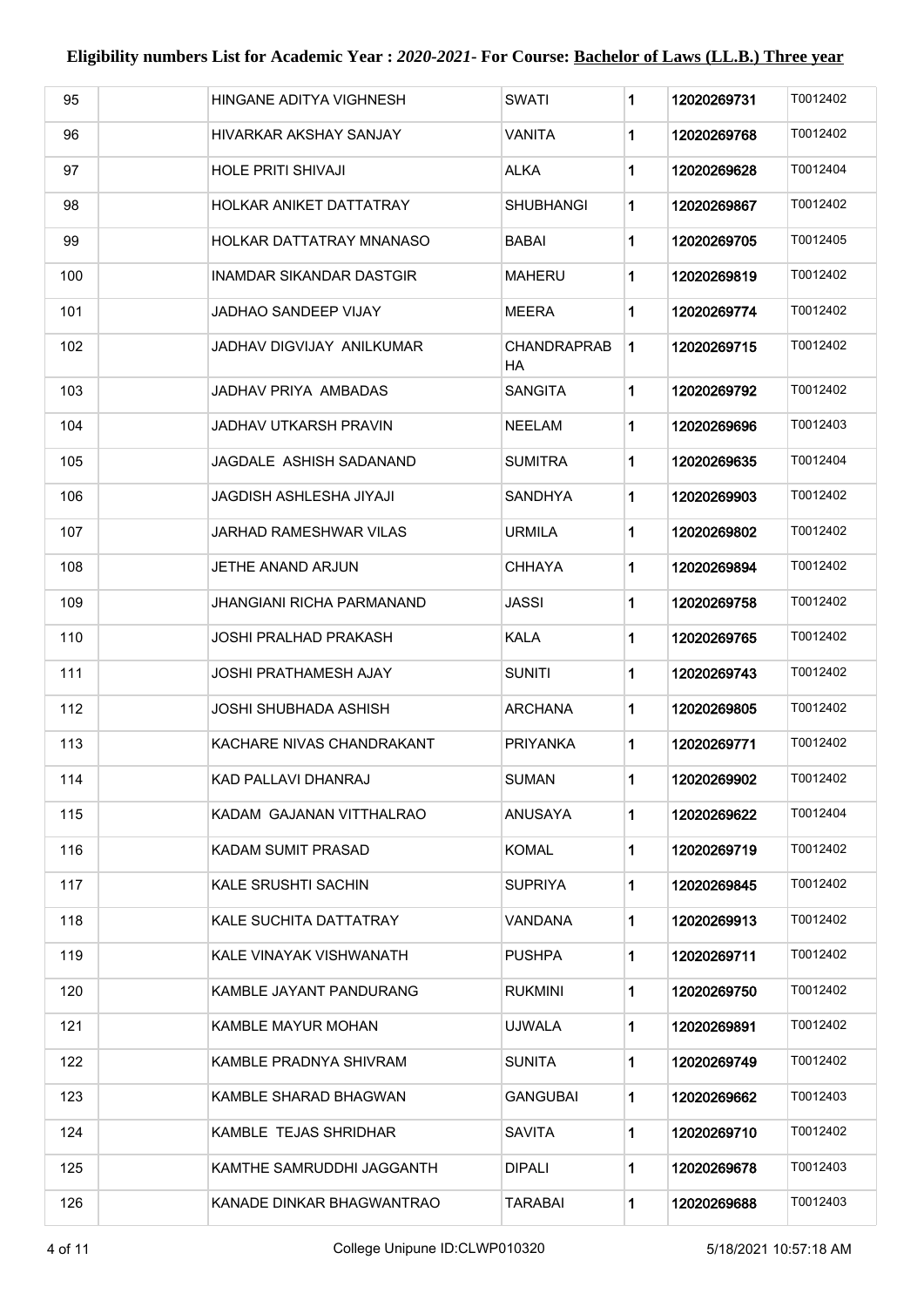| 127 | KANTE MANOJ PANDURANG         | <b>ALKA</b>     | 1 | 12020269848 | T0012402 |
|-----|-------------------------------|-----------------|---|-------------|----------|
| 128 | KANTHIWAR DHANANJAY GHANSHYAM | LALITAGAURI     | 1 | 12020269738 | T0012402 |
| 129 | KAPOOR GAURI SANDEEP          | <b>DEEPALI</b>  | 1 | 12020269634 | T0012404 |
| 130 | KASBE SURAJ HARSHAWARDHAN     | MEERA           | 1 | 12020269799 | T0012402 |
| 131 | KATIKAR SIMA SHREYAS          | UMA             | 1 | 12020269915 | T0012402 |
| 132 | KATKAR SHRADDHA VIJAY         | MINAKSHI        | 1 | 12020269659 | T0012403 |
| 133 | KHADKE ANANT DATTATRAY        | SHARADA         | 1 | 12020269885 | T0012402 |
| 134 | KHAIRE SHUBHAM PRALHAD        | <b>REKHA</b>    | 1 | 12020269836 | T0012402 |
| 135 | KHALSODE JYOTI HARI           | SAVITA          | 1 | 12020269746 | T0012402 |
| 136 | KHANDALE SANDIP MANDHAR       | DHONDABAI       | 1 | 12020269912 | T0012402 |
| 137 | KHANDEKAR NAGNATH BHIKU       | <b>MAINABAI</b> | 1 | 12020269837 | T0012402 |
| 138 | KHATIK VIKAS RAMNATH          | KUNDABAI        | 1 | 12020269916 | T0012402 |
| 139 | KHATPE DIPAK KALURAM          | <b>SINDHU</b>   | 1 | 12020269697 | T0012403 |
| 140 | KHATPE MONALI VITTHAL         | <b>NILIMA</b>   | 1 | 12020269747 | T0012402 |
| 141 | KHEDEKAR POOJA BHAGWAN        | NIRMALA         | 1 | 12020269684 | T0012403 |
| 142 | KHEDKAR PURVA SANJAY          | <b>MADHAVI</b>  | 1 | 12020269644 | T0012404 |
| 143 | KHEDKAR VIJAYA JAYANT         | PRABHAVATI      | 1 | 12020269847 | T0012402 |
| 144 | KHENAT SHANTANU PRAKASH       | SARSWATI        | 1 | 12020269853 | T0012402 |
| 145 | KHILARE SACHIN POPAT          | <b>RUKMINI</b>  | 1 | 12020269804 | T0012402 |
| 146 | KHONDLE SANDIP DAGADU         | <b>SUNITA</b>   | 1 | 12020269881 | T0012402 |
| 147 | KHOT POOJA PANDURANG          | ANITA           | 1 | 12020269689 | T0012403 |
| 148 | KHOT RAHUL CHANDRAKANT        | SATYABHAMA      | 1 | 12020269808 | T0012402 |
| 149 | KHOT SANKET DATTAJIRAO        | SAVITA          | 1 | 12020269811 | T0012402 |
| 150 | KHUDE SANDEEP HIRAMAN         | BEGAMBAI        | 1 | 12020269895 | T0012402 |
| 151 | KHUNE SURAJ SAHEBRAO          | <b>BABITA</b>   | 1 | 12020269736 | T0012402 |
| 152 | KHUNTE SARIKA SOMNATH         | PATANGABAI      | 1 | 12020269878 | T0012402 |
| 153 | KHUNTE SHAILA SOMNATH         | PATANGABAI      | 1 | 12020269647 | T0012403 |
| 154 | KOKANI KUSH ICHHARAM          | PRAMILA         | 1 | 12020269726 | T0012402 |
| 155 | KOKANI RAJKANYA ANIL          | KALPANA         | 1 | 12020269840 | T0012402 |
| 156 | KOLATE POONAM VILAS           | SINDHU          | 1 | 12020269807 | T0012402 |
| 157 | KOMULWAR POOJA MADHAVRAO      | LAXMIBAI        | 1 | 12020269829 | T0012402 |
| 158 | KORHALE VIJAY BALASAHEB       | <b>SUVARNA</b>  | 1 | 12020269754 | T0012402 |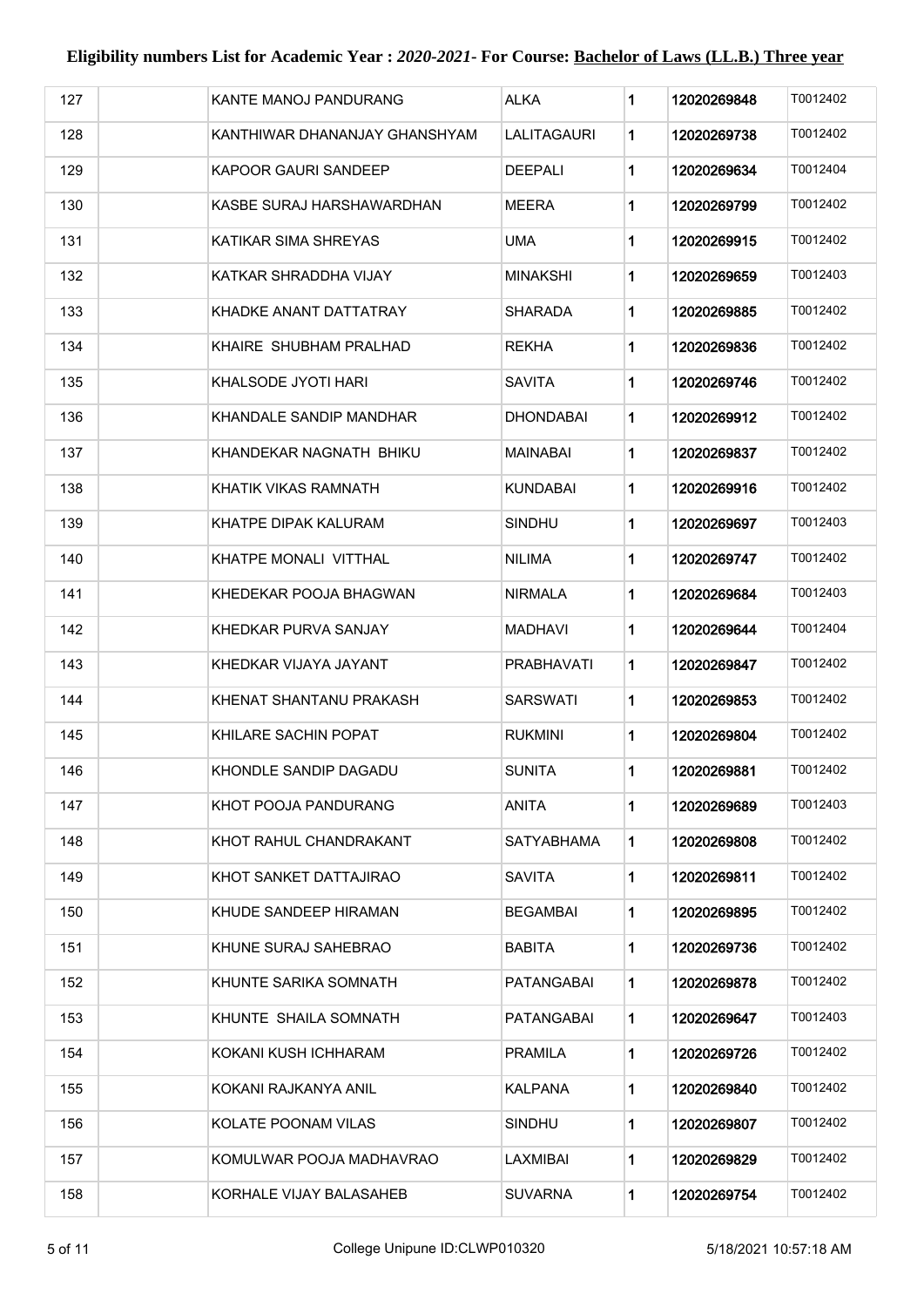| 159 | KULKARNI BHUVNEWSHWAR MANIK   | UJJAWALA           | 1 | 12020269714 | T0012402 |
|-----|-------------------------------|--------------------|---|-------------|----------|
| 160 | KULKARNI NITIN PANDURANG      | NIRMALA            | 1 | 12020269654 | T0012403 |
| 161 | KULKARNI PRACHI NITIN         | MANJUSHA           | 1 | 12020269623 | T0012404 |
| 162 | KULKARNI RAJESHWARI PRAKASH   | GEETANJALI         | 1 | 12020269640 | T0012404 |
| 163 | KULKARNI SIDDHARTH SANTOSH    | SNEHAL             | 1 | 12020269793 | T0012402 |
| 164 | KULKARNI SONALI VINAYAK       | ARCHANA            | 1 | 12020269626 | T0012404 |
| 165 | LANDE PRATIK NAVNATH          | SAVITA             | 1 | 12020269925 | T0012402 |
| 166 | LANDGE VARSHA BHIMRAO         | SARLA              | 1 | 12020269664 | T0012403 |
| 167 | <b>LATE AMOL POPAT</b>        | <b>MIRA</b>        | 1 | 12020269785 | T0012402 |
| 168 | LAVATE MARUTI PANDHARINATH    | LAXMIBAI           | 1 | 12020269721 | T0012402 |
| 169 | MAHALE AJINKYA KIRAN          | VAISHALI           | 1 | 12020269786 | T0012402 |
| 170 | MAHAMULKAR DIGVIJAY ANAND     | ARCHANA            | 1 | 12020269638 | T0012404 |
| 171 | MAKHARE CHITRA AMOL           | SADHANA            | 1 | 12020269712 | T0012402 |
| 172 | <b>MALI PALLAVI ASHOK</b>     | GEETA              | 1 | 12020269739 | T0012402 |
| 173 | MALVANKAR PUSHKAR MAHENDRA    | CHITRA             | 1 | 12020269621 | T0012404 |
| 174 | MANDURKE ARITI RAM            | SUNITA             | 1 | 12020269718 | T0012402 |
| 175 | MANKAR VILAS GULABRAO         | JIJABAI            | 1 | 12020269914 | T0012402 |
| 176 | MARKAD SAGAR SURESH           | JANABAI            | 1 | 12020269892 | T0012402 |
| 177 | MATE ROHAN SHAM               | ROHINI             | 1 | 12020269660 | T0012403 |
| 178 | MAYRANE MADHUMATI MANMATHAPPA | DHOSABAI           | 1 | 12020269828 | T0012402 |
| 179 | MEDHE SWAPNIL SAWATA          | SUMAN              | 1 | 12020269832 | T0012402 |
| 180 | MEHER PRATIKSHA PRAKASH       | HARSHA             | 1 | 12020269703 | T0012403 |
| 181 | MISAL MAYURI RAJESH           | AASHA              | 1 | 12020269717 | T0012402 |
| 182 | MITHBHAKARE PRATIK YUVRAJ     | <b>NEETA</b>       | 1 | 12020269637 | T0012404 |
| 183 | MORAMPALLE MAHESH DNYANOBA    | PUSHPA             | 1 | 12020269874 | T0012402 |
| 184 | <b>MORE SANKET ASHOK</b>      | <b>GITANJALI</b>   | 1 | 12020269674 | T0012403 |
| 185 | MOTALE AARTI LAXMIKANT        | JYOTI              | 1 | 12020269858 | T0012402 |
| 186 | MULANI FARUKH SHAHAJAHAN      | RUKASANA           | 1 | 12020269826 | T0012402 |
| 187 | MUNDHE PALLAVI VISHNU         | SHEELA             | 1 | 12020269797 | T0012402 |
| 188 | MUNGRE TUSHAR DIGAMBAR        | <b>BHAGYASHREE</b> | 1 | 12020269788 | T0012402 |
| 189 | MUNOT SWAPNIL MULCHAND        | SHANTA             | 1 | 12020269770 | T0012402 |
| 190 | MUNTODE NILESH NAMDEO         | <b>SUREKHA</b>     | 1 | 12020269724 | T0012402 |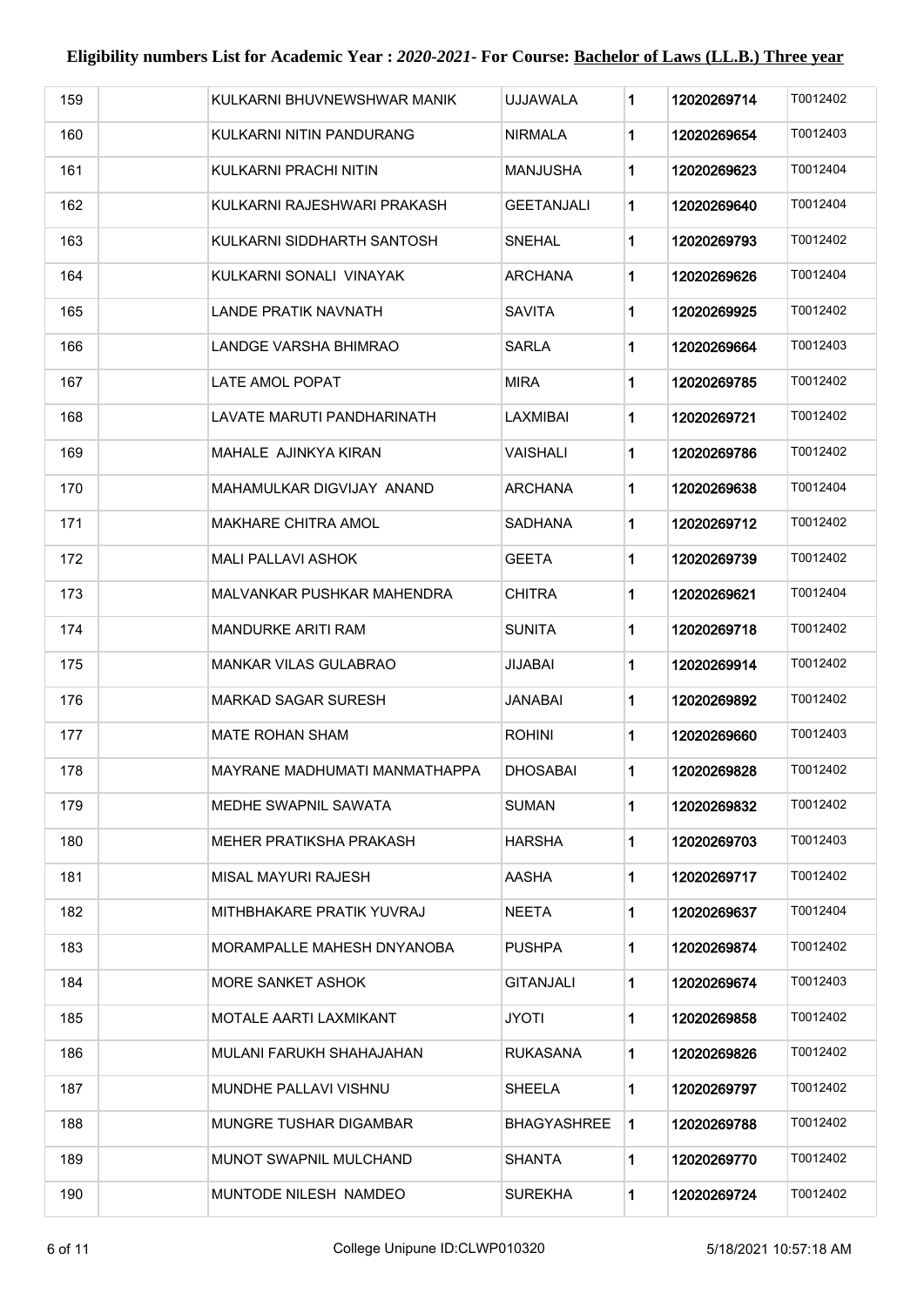| 191 | MUSALE NIKHIL GORAKH           | NILEEMA         | 1                        | 12020269729 | T0012402 |
|-----|--------------------------------|-----------------|--------------------------|-------------|----------|
| 192 | NADHE VISHAL NANDHU            | MANDA           | 1                        | 12020269869 | T0012402 |
| 193 | NARE VAISHNAVEE RAVINDRA       | <b>SHOBHA</b>   | 1                        | 12020269825 | T0012402 |
| 194 | NARKE TEJSHRI DNYANESHWAR      | CHHAYA          | 1                        | 12020269905 | T0012402 |
| 195 | NARVADE DNYANESHWAR UMAKANTRAO | <b>UJWALA</b>   | 1                        | 12020269707 | T0012405 |
| 196 | NATU SHEETAL YUVRAJ            |                 | <b>RATNAPRABHA</b><br>1. | 12020269687 | T0012403 |
| 197 | NIKAM CHETAN JIBHAU            | <b>RANJANA</b>  | 1                        | 12020269906 | T0012402 |
| 198 | <b>NIKAM KIRTI DILIP</b>       | SUNITA          | $\mathbf 1$              | 12020269744 | T0012402 |
| 199 | NIKAM POONAM SUNIL             | MANDAKINI       | 1                        | 12020269639 | T0012404 |
| 200 | NIKAM TUSHAR RAMESH            | VIJAY           | 1                        | 12020269767 | T0012402 |
| 201 | OMASE NILESH DILIP             | <b>SUNITA</b>   | 1                        | 12020269862 | T0012402 |
| 202 | <b>OSWAL SRUSHTI VIJAY</b>     | <b>SANGEETA</b> | 1                        | 12020269773 | T0012402 |
| 203 | PALWE SHVETA VIJAY             | <b>JAYA</b>     | 1                        | 12020269843 | T0012402 |
| 204 | PANICHER BINU THULASIDHARAN    |                 | <b>SHREELATHA</b><br>1   | 12020269713 | T0012402 |
| 205 | PARAKH PAVAN PRAKASH           | SHAILA          | 1                        | 12020269651 | T0012403 |
| 206 | PARDESHI ABHISHEK ASHOK        | MEENA           | 1                        | 12020269844 | T0012402 |
| 207 | PAREKH DAMINI BHAVIK           |                 | <b>VARSHA SHAH</b><br>1  | 12020269756 | T0012402 |
| 208 | PASALKAR SUKESH SHANKARRAO     | <b>SUSHILA</b>  | 1                        | 12020269649 | T0012403 |
| 209 | PATEL DIPESH PURSHOTTAM        | <b>JYOTI</b>    | 1                        | 12020269886 | T0012402 |
| 210 | PATIL AJIT GAJANAN             | JAYASHREE       | 1                        | 12020269646 | T0012403 |
| 211 | PATIL GOPAL DNYANESHWAR        | SANGEETA        | 1                        | 12020269911 | T0012402 |
| 212 | PATIL MANAV MURLIDHAR          | PUSHPA          | 1                        | 12020269850 | T0012402 |
| 213 | <b>PATIL NASIR SALIM</b>       | RUKASANA        | 1                        | 12020269624 | T0012404 |
| 214 | PATIL PRATIK VIVEK             | BHARATI         | 1                        | 12020269926 | T0012402 |
| 215 | PATIL RUTUJA KISHORE           | <b>ROHINI</b>   | 1.                       | 12020269927 | T0012402 |
| 216 | PATIL SAHILESH NANA            | LATABAI         | 1                        | 12020269887 | T0012402 |
| 217 | PATIL SANJAY SHAHAJIRAO        | SUMITRA         | 1                        | 12020269690 | T0012403 |
| 218 | PATIL SWATI DHARMA             | DWARKA          | 1                        | 12020269936 | T0012402 |
| 219 | PATIL VISHAKHA DIPAK           | NEETA           | 1.                       | 12020269658 | T0012403 |
| 220 | PATIL YOGESH BALASAHEB         | <b>SUSHILA</b>  | 1                        | 12020269937 | T0012402 |
| 221 | PAWAR ASHITOSH GURUDAS         | UJWALA          | 1                        | 12020269946 | T0012402 |
| 222 | PAWAR ATUL NARSING             |                 | 1<br>BHAGYASHRI          | 12020269842 | T0012402 |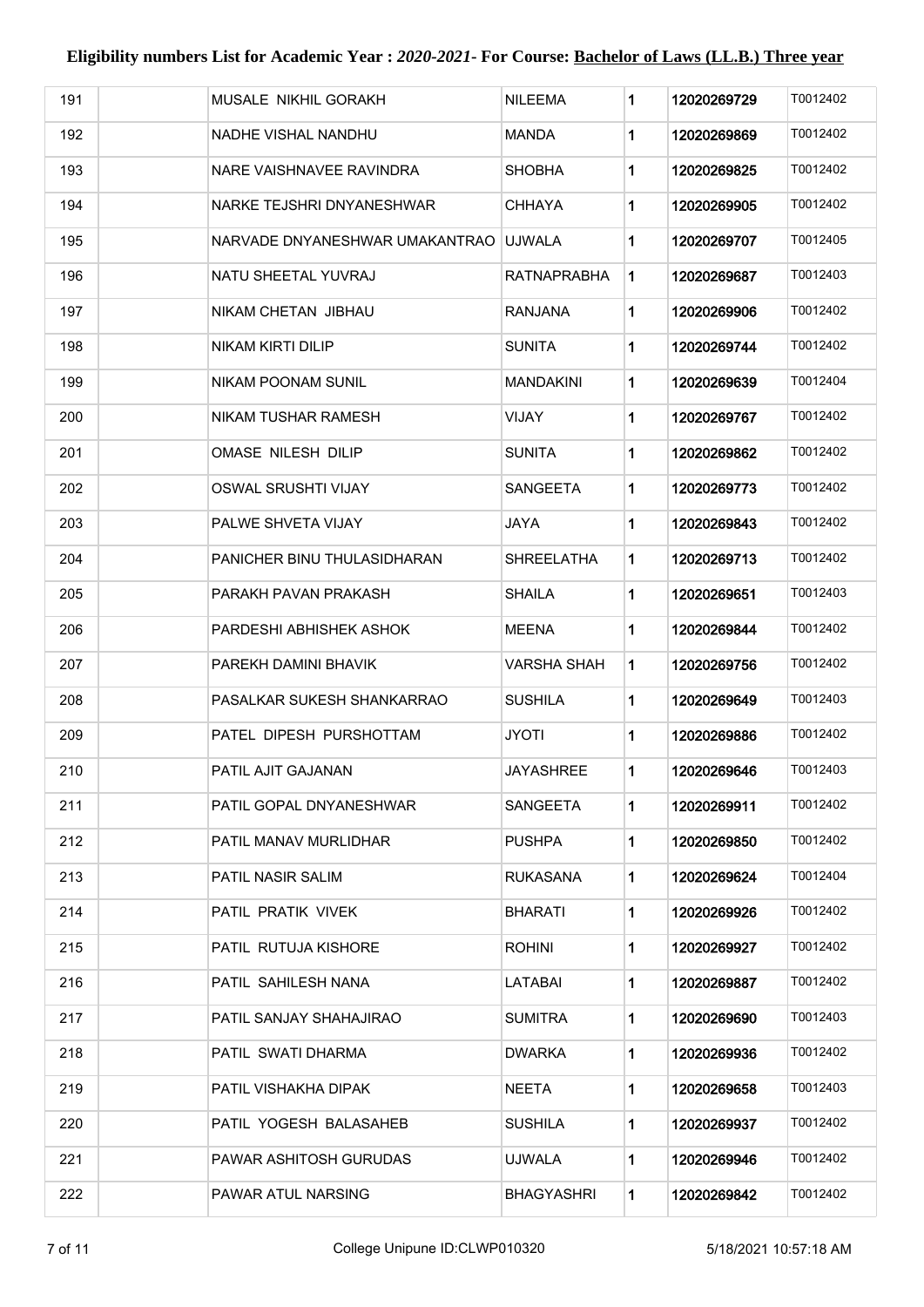| 223 | PAWAR KIRAN PANDURANG           | <b>MALAN</b>     | 1              | 12020269816 | T0012402 |
|-----|---------------------------------|------------------|----------------|-------------|----------|
| 224 | PAWAR NILESH SAHEBRAO           | <b>VIMAL</b>     | $\mathbf 1$    | 12020269755 | T0012402 |
| 225 | PAWAR NITIN SURESH              | KAUSHALYA        | 1              | 12020269761 | T0012402 |
| 226 | PAWAR PARSHURAM SHAHU           | <b>AVIDA</b>     | $\mathbf 1$    | 12020269898 | T0012402 |
| 227 | PAWAR SACHIN VIJAY              | <b>ASHA</b>      | 1              | 12020269933 | T0012402 |
| 228 | PAWAR SAGAR SURESH              | KAUSHALYA        | $\mathbf 1$    | 12020269762 | T0012402 |
| 229 | PAWAR UTTAM BABAN               | RAKHMABAI        | 1              | 12020269830 | T0012402 |
| 230 | PAYGUDE PRAJWAL PRAMOD          | VRUSHALI         | $\mathbf 1$    | 12020269691 | T0012403 |
| 231 | PHADTARE SURAJ PRAKASH          | VANDANA          | $\mathbf 1$    | 12020269944 | T0012402 |
| 232 | PHAPAL ARUN SHANKARRAO          | KANTABAI         | $\mathbf 1$    | 12020269630 | T0012404 |
| 233 | PHAPALE MRUNALI DATTATRAY       | <b>KAMAL</b>     | 1              | 12020269666 | T0012403 |
| 234 | PHUGE MEERA KIRAN               | SONAL            | 1              | 12020269872 | T0012402 |
| 235 | PHULE SHRADDHA NANDKUMAR        | <b>MEDHA</b>     | 1              | 12020269676 | T0012403 |
| 236 | PIMPLE BHAGYASHREE RAJENDRA     | CHARULATA        | $\mathbf 1$    | 12020269817 | T0012402 |
| 237 | POKHARNA ASHRAY AJITKUMAR       | <b>SUREKHA</b>   | $\mathbf 1$    | 12020269919 | T0012402 |
| 238 | POTE VIVEK KACHADEO             | SUMAN            | $\mathbf 1$    | 12020269940 | T0012402 |
| 239 | POTPHODE MUKTA SUHAS            | SNEHA            | $\mathbf 1$    | 12020269702 | T0012403 |
| 240 | PRADHAN SADASHIV SHARADCHANDRA  | <b>SHITAL</b>    | $\mathbf 1$    | 12020269876 | T0012402 |
| 241 | PRASHANT                        | <b>MANJULA</b>   | $\mathbf 1$    | 12020269752 | T0012402 |
| 242 | PREMSAGAR SWAIN                 | <b>SANTILATA</b> | 1              | 12020269782 | T0012402 |
| 243 | PRIYANKA MISHRA                 | MANJU MISHRA     | $\blacksquare$ | 12020269763 | T0012402 |
| 244 | PULEKAR CHAITANYA ARUNKUMAR     | ANITA            | $\mathbf 1$    | 12020269852 | T0012402 |
| 245 | RAJGURU SACHIN MANIK            | KALAWATI         | 1              | 12020269930 | T0012402 |
| 246 | RAJHANS SUKRIT ANIKET           | MANJIRI          | $\mathbf 1$    | 12020269700 | T0012403 |
| 247 | RAJPUROHIT SUNIL GOVERDHANSINGH | <b>RUPA</b>      | $\mathbf 1$    | 12020269735 | T0012402 |
| 248 | RANDIVE CHETAN BAPU             | <b>SIMA</b>      | $\mathbf 1$    | 12020269935 | T0012402 |
| 249 | RATHOD YOGESH VISHWANTATH       | <b>SUMAN</b>     | 1              | 12020269751 | T0012402 |
| 250 | RATNAPARKHI SWATI BHAURAO       | <b>GANGA</b>     | 1              | 12020269655 | T0012403 |
| 251 | RAUT MUGDHA VIKRANT             | <b>ARCHANA</b>   | 1              | 12020269880 | T0012402 |
| 252 | RAUT VITTHAL HARIDAS            | <b>NANDA</b>     | $\mathbf{1}$   | 12020269854 | T0012402 |
| 253 | RAWLANI LATIKA DHARAMPAL        | <b>DEEPA</b>     | $\mathbf 1$    | 12020269776 | T0012402 |
| 254 | ROKADE AJINKYA DILIP            | <b>ASHA</b>      | 1              | 12020269652 | T0012403 |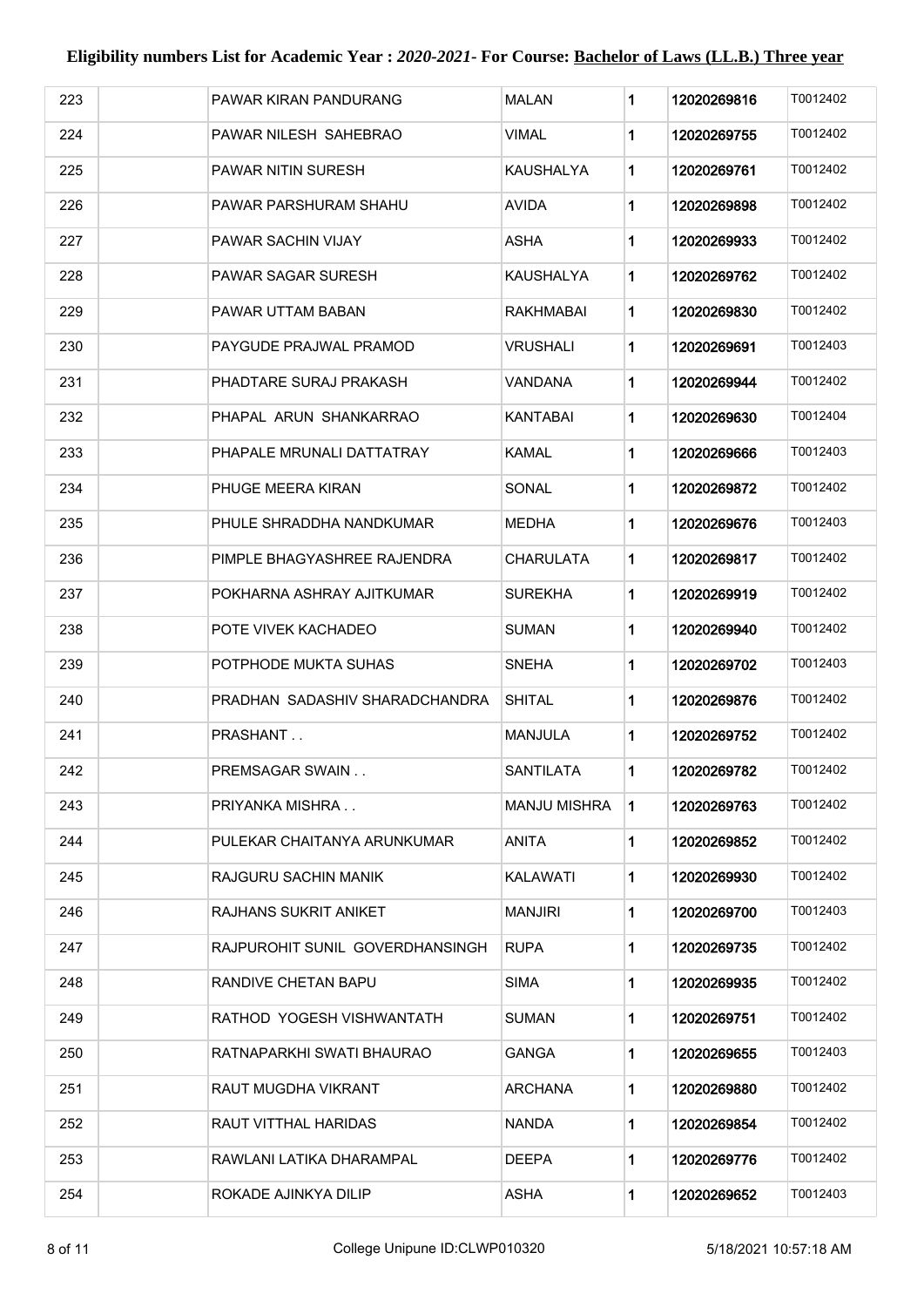| 255 | SALUNKHE NITIN RAJARAM     | <b>USHA</b>             | 1              | 12020269931 | T0012402 |
|-----|----------------------------|-------------------------|----------------|-------------|----------|
| 256 | SALVE UDAY SUKHDEV         | <b>SHOBHA</b>           | $\mathbf 1$    | 12020269827 | T0012402 |
| 257 | SALVI SIMRAN SHAM          | <b>SNEHAL</b>           | 1              | 12020269706 | T0012405 |
| 258 | SANDHYA PANDEY             | PRITI PANDEY            | $\mathbf 1$    | 12020269877 | T0012402 |
| 259 | SANDHYA SUMAN              | <b>GEETA DEVI</b>       | $\mathbf{1}$   | 12020269929 | T0012402 |
| 260 | SARAF AKASH BHANUDAS       | VANDANA                 | $\mathbf 1$    | 12020269875 | T0012402 |
| 261 | SARBHUKAN DHIRAJ ARUN      | NANDA                   | $\mathbf 1$    | 12020269934 | T0012402 |
| 262 | SARDAR SWAPNIL DNYANESHWAR | <b>LUCIA</b>            | 1              | 12020269723 | T0012402 |
| 263 | SATISH YADAV               | <b>GUDDI BAI</b>        | $\mathbf 1$    | 12020269871 | T0012402 |
| 264 | SAWANT KAJAL RAMAKANT      | <b>RASHMI</b>           | $\mathbf 1$    | 12020269932 | T0012402 |
| 265 | SAYYAD NISAR MOHAMMAD ALEE | <b>SHAMSHAD</b>         | 1              | 12020269943 | T0012402 |
| 266 | <b>SHAH SACHI NIKHIL</b>   | TEJAL                   | $\mathbf 1$    | 12020269882 | T0012402 |
| 267 | SHAH SWAPNIL MAHAVIR       | LAL                     | 1              | 12020269679 | T0012403 |
| 268 | SHAIKH NIDA RAFIK          | <b>NUBRAT</b>           | 1              | 12020269685 | T0012403 |
| 269 | SHARDUL DEVADATT GAJANAN   | <b>USHA</b>             | $\mathbf 1$    | 12020269742 | T0012402 |
| 270 | SHARMA SACHIN OMPRAKASH    | <b>DROPADI</b>          | $\mathbf 1$    | 12020269941 | T0012402 |
| 271 | SHELAR PIYUSHA SUNIL       | SANDHYA                 | $\mathbf 1$    | 12020269722 | T0012402 |
| 272 | SHELKE AMRUTA KARNODAY     | GOURI                   | $\mathbf 1$    | 12020269890 | T0012402 |
| 273 | SHELKE VITTHAL KESHAVRAO   | <b>SUMAN</b>            | $\mathbf 1$    | 12020269641 | T0012404 |
| 274 | SHINDE ASHOK DNYANDEO      | LAHANUBAI               | 1              | 12020269699 | T0012403 |
| 275 | SHINDE MAHADEO MOTIRAM     | <b>SUMABAI</b>          | $\mathbf 1$    | 12020269769 | T0012402 |
| 276 | SOLANKI AMIT SANTOSH       | JAYA                    | $\mathbf 1$    | 12020269760 | T0012402 |
| 277 | SOMA DUTTA                 | DEEPALI DUTTA           | $\blacksquare$ | 12020269737 | T0012402 |
| 278 | SONAWANE JITENDRA PRAKASH  | LAXMI                   | 1              | 12020269923 | T0012402 |
| 279 | SONAWANE MAHESH SANJAY     | <b>SARLA</b>            | $\mathbf 1$    | 12020269818 | T0012402 |
| 280 | SONAWANE NARENDRA KISAN    | <b>CHANDRABHAG</b><br>A | $\blacksquare$ | 12020269636 | T0012404 |
| 281 | SONTAKKE TRUPTI MANIK      | <b>MEENA</b>            | 1              | 12020269938 | T0012402 |
| 282 | SONULE SHUKRANTI DILIP     | <b>PRAMILA</b>          | $\mathbf 1$    | 12020269741 | T0012402 |
| 283 | SORAL RISHAB               | NISHI SORAL             | 1              | 12020269942 | T0012402 |
| 284 | SUPE ANIL VITTHAL          | SUMAN                   | $\mathbf 1$    | 12020269939 | T0012402 |
| 285 | SUPEKAR ROHIT POPAT        | RANI                    | 1              | 12020269928 | T0012402 |
| 286 | SURESH BISHNOI             | SAMDI DEVI              | 1              | 12020269841 | T0012402 |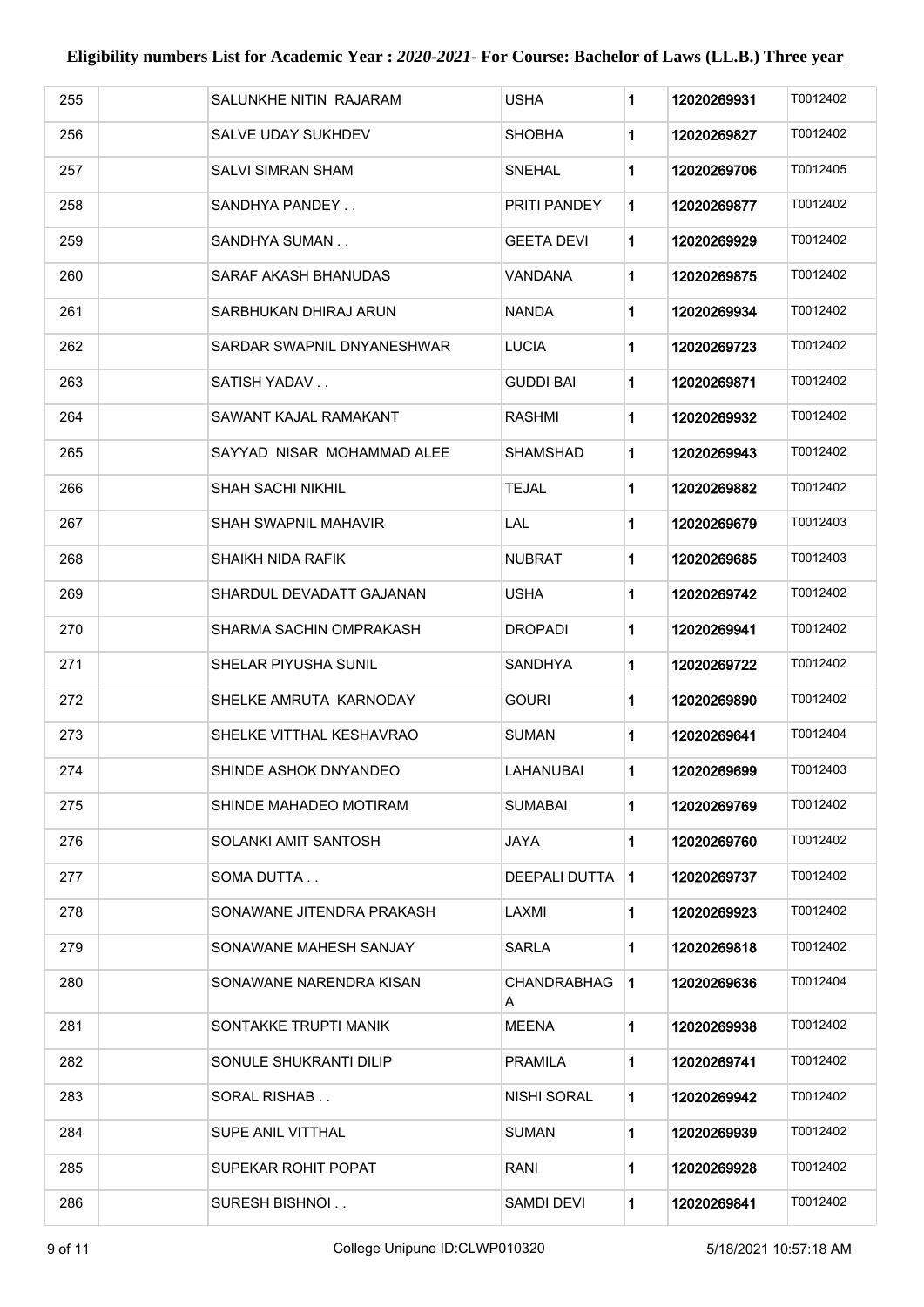| 287 | SURYAWANSHI SHARAD DINKARRAO  | MALATI          | 1           | 12020269680 | T0012403 |
|-----|-------------------------------|-----------------|-------------|-------------|----------|
| 288 | SURYAWANSHI SHRADDHA MILIND   | <b>VIDYA</b>    | 1           | 12020269870 | T0012402 |
| 289 | <b>SUTAR SAYALI DILIP</b>     | <b>SAVITA</b>   | 1           | 12020269945 | T0012402 |
| 290 | TAKALKAR SONALI MACHINDRA     | <b>SUREKHA</b>  | 1           | 12020269823 | T0012402 |
| 291 | TAKAWANE DHIRAJ SHIVAJI       | <b>SUREKHA</b>  | $\mathbf 1$ | 12020269661 | T0012403 |
| 292 | TAPADIYA SHRIKANT VISHNUDAS   | HEMA            | 1           | 12020269839 | T0012402 |
| 293 | TAPARE PRADEEP MOHAN          | <b>ROHINI</b>   | $\mathbf 1$ | 12020269677 | T0012403 |
| 294 | TAVASE BHUSHAN BALASAHEB      | SINDHU          | $\mathbf 1$ | 12020269709 | T0012405 |
| 295 | TEMKAR PRABHAKAR JAGANNATH    | JANKABAI        | $\mathbf 1$ | 12020269693 | T0012403 |
| 296 | THAKARE RAM DNYANESHWAR       | VANDANA         | $\mathbf 1$ | 12020269838 | T0012402 |
| 297 | THORAT AKSHAY ANKUSH          | MANGAL          | 1           | 12020269653 | T0012403 |
| 298 | THORAT DHANANJAY MADHAVRAO    | <b>NANDA</b>    | $\mathbf 1$ | 12020269857 | T0012402 |
| 299 | THORWE MAHESH VISHNUPANT      | SAKHARBAI       | $\mathbf 1$ | 12020269740 | T0012402 |
| 300 | THOSARE RAVINDRA RAMBHAU      | <b>SAVITA</b>   | $\mathbf 1$ | 12020269863 | T0012402 |
| 301 | TIWARI AMIT SHASHIKANT        | ANJALI          | 1           | 12020269873 | T0012402 |
| 302 | <b>TONPE ABOLI VIJAY</b>      | <b>APARNA</b>   | 1           | 12020269725 | T0012402 |
| 303 | TUDME GAJANAN BHIMRAO         | <b>JAYASHRI</b> | $\mathbf 1$ | 12020269861 | T0012402 |
| 304 | <b>UDASEEN NITIN HEMANT</b>   | <b>BHARATI</b>  | $\mathbf 1$ | 12020269732 | T0012402 |
| 305 | UJGARE VARSHA SUNIL           | SANGEETA        | $\mathbf 1$ | 12020269922 | T0012402 |
| 306 | UMAP AJINKYA SUBHASH          | SUNANDA         | 1           | 12020269716 | T0012402 |
| 307 | UMAP KUNAL SUBHASH            | SUNANDA         | $\mathbf 1$ | 12020269734 | T0012402 |
| 308 | VAISHNAV SONALI RADHESHYAM    | CHHAYA          | $\mathbf 1$ | 12020269812 | T0012402 |
| 309 | VAKHARIA CHAITANYA SUNIL      | <b>SUSHMA</b>   | $\mathbf 1$ | 12020269835 | T0012402 |
| 310 | VANDRE SUJIT SUDAM            | SUDHA           | $\mathbf 1$ | 12020269627 | T0012404 |
| 311 | VAZ DARYL ANDREWS             | SAGAYARANI      | 1           | 12020269650 | T0012403 |
| 312 | VEER YOGITA KUNDALIK          | ASHA            | $\mathbf 1$ | 12020269673 | T0012403 |
| 313 | VYAVAHARE PORNIMA DATTATRAYA  | <b>SUNITA</b>   | 1           | 12020269855 | T0012402 |
| 314 | WABLE AKSHADA CHANDRAKANT     | MANDAKINI       | 1           | 12020269777 | T0012402 |
| 315 | WADKAR HARSHADA BALU          | SANGITA         | 1           | 12020269856 | T0012402 |
| 316 | WAGHRULKAR MIHIR SHRIDHAR     | <b>SUNITA</b>   | 1           | 12020269900 | T0012402 |
| 317 | WAKADE SWAPNIL MAGAN          | JAYASHREE       | $\mathbf 1$ | 12020269910 | T0012402 |
| 318 | <b>WALANJKAR SANKET ASHOK</b> | <b>SUNANADA</b> | $\mathbf 1$ | 12020269645 | T0012403 |